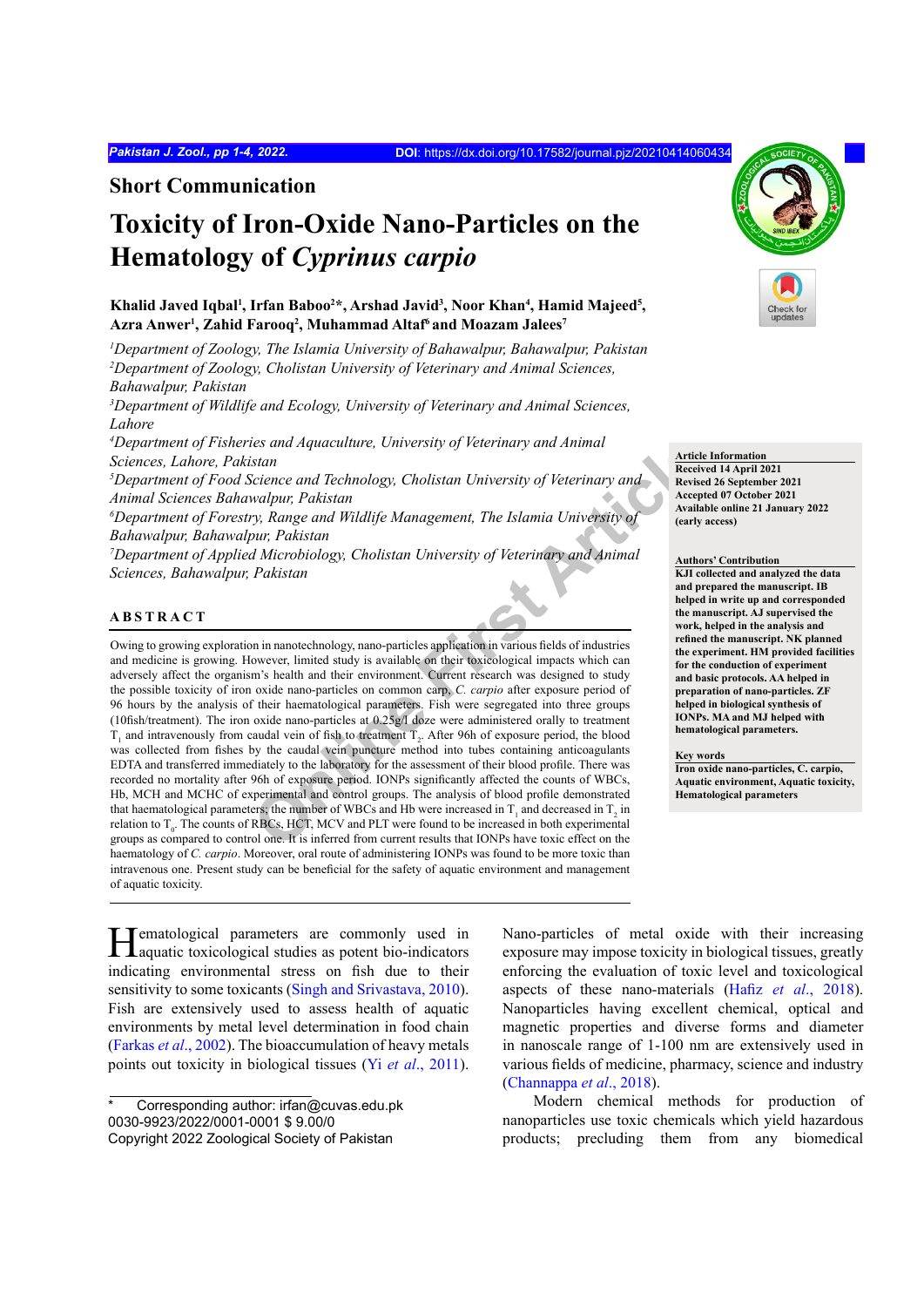application. Consequently, biological method using i.e. bacteria, fungi, yeast, plants etc., have become a necessary requirement to apply as a non-toxic, bio-compatible, costeffective, eco-friendly, safe and ecologically sound method for the synthesis of nanoparticles (Zhu *et al*[., 2012\)](#page-3-3). The various parts of a plant and their extracts offer an excellent substitute for nanoparticles synthesis in their ease of management and accessibility because they possess many metabolites ([Kumar](#page-3-4) *et al*., 2017).

A plant *Withania coagulans* have anti-inflammatory, antimicrobial, antitumor, anti-hyperglycemic, hepatoprotective, free radical scavenging, cardiovascular, central nervous system depressant and immuno-suppressive activities ([Gupta, 2012](#page-2-2)), has been frequently used for preparation of nanoparticles of diverse properties i.e. enhanced catalytic, mechanical, magnetic, optical (Ferrari, 2005). The iron oxide nano-particles (IONPs) in different fields of biomedical science and industries have attracted much attention because of their excellent magnetic, catalytic and electric properties (Zhu *et al*., 2012; Chen *et al*., 2013). Iron concentration above an optimal level is unsafe for the life of an organism (Wood *et al*., 2012), hence limited explorations are available so far on the effects of IONPs (Li *et al*[., 2009\)](#page-3-6).

**Onlin[e F](#page-3-7)irst Article** The potential biomarkers to evaluate toxicological effects of nanoparticles in living organisms are the alterations in biochemical, histopathological, oxidative enzyme and hematological parameters (Kanwal *et al*., [2019\)](#page-3-7). Fish can mimic well biological reactions in the same way as they happen in humans because their immune system has evolutionary resemblances with humans [\(Kanwal](#page-3-7) *et al*., 2019), it is considered as an appropriate biological model and ideal sentinel to study toxicological effects of nanoparticles. *Cyprinus carpio,* a freshwater teleost, is one of the chief edible fish and has been described very sensitive to environmental pollutants (Channappa *et al*[., 2018](#page-2-1)). Current research was conducted to study the potential toxicity of IONPs in *C. carpio* and its impact on their haematological parameters. Present study will be beneficial for environmental safety and management of aquatic toxicity.

# *Materials and methods*

For preparation of nanoparticles, the seeds of *Withania coagulans* were washed, dried, pulverized into coarse powder, 10g mixed with 100ml of distilled water and boiled on hot plate stirrer for 45 min. This extract was filtered and then stored at 4°C until further processing. The seed extract (20ml) was mixed with 100ml of  $FeCl<sub>2</sub>$ .4H<sub>2</sub>O and FeCl<sub>3</sub>.6H<sub>2</sub>O (2:1 molar ratios) solution heated at 90°C and stirred for 2 min. After 15 min, 20ml of aqueous solution of sodium hydroxide with ratios of 3 ml per

min was added in the mixture and change in color was observed.

Experimental fish (*C. carpio)* of average weight of 115±7g and length of 19±4cm were purchased from Punjab Government Fish Hatchery Bahawalpur, were stocked in well aerated water glass tanks of 92×46×46 cm and dissolved oxygen at  $7.0 \pm 0.5$  mg/L. Fish were fed twice a day with commercial fish food at the rate of 3% of their body weight and acclimatized for 15 days. Fish were divided into 3 groups  $(T_0, T_1, T_2)$  each of 10 fish. Fishes were exposed to sonicated iron oxide nanoparticles for 30 min at room temperature orally  $(T_1)$ at 0.25g/l doze and intravenously from the caudal vein  $(T_2)$  for 96 h. The blood was collected from caudal vein of fish and transferred immediately into tubes containing anticoagulants ethylene diaminetetra acetic acid (EDTA) to prevent blood coagulation. Fish blood hematological analysis was carried out by using digital analyzer from a local laboratory.

The collected data achieved from experimental and control groups were analyzed using SPSS. The difference of  $p<0.05$  was exhibited as statistically significant between treatment groups and data was presented as mean ± standard error of mean (SEM).

# *Results and discussion*

Table I shows the effect of nanoparticles administrated orally and intravenously for 96 h on hematological parameters of fish. The maximum immunity response with increased number of WBCs was revealed in T  $(282.32\pm9.32)$ , followed by T<sub>0</sub>  $(275.55\pm13.64)$  and  $T<sub>2</sub>$  (258.62 $\pm$ 2.92) groups. The mean number of RBCs  $(0.66\pm0.36)$  was found to be highest in T<sub>1</sub> and lowest in  $T_0$  (0.38±0.05).  $T_1$  demonstrated peak Hb level of 9.64 $\pm$ 0.99 as compared to 7.95 $\pm$ 0.41 in T<sub>2</sub>. There was observed extreme Hct and MCV value of 11.42±6.94 and 168.98 $\pm$ 7.74, respectively in T<sub>1</sub> of treatment groups followed by  $T_2$  and  $T_0$ . The level of MCH and MCHC was recorded highest in control group and lowest in  $T_1$ . Unlike other heamotological parameters, there was found uppermost increase in platelets of  $17.25 \pm 13.91$  in  $T_2$ , 15.20 $\pm$ 8.29 in T<sub>1</sub> and 13.00 $\pm$ 10.03 in T<sub>0</sub>.

In relation to control group, the number of WBCs and Hb were increased in  $T_1$  and decreased in  $T_2$ . The counts of RBCs, Hct, MCV and PLT were found to be increased in both experimental groups as compared to control one. However, reversed was recorded in case of MCH and MCHC. The oral route of administering IONPs was found to be more toxic than intravenous one.

Current study exhibited a substantial increase in the value of total RBCs, Hct, MCV and PLT in both experimental groups; while WBCs and Hb counts were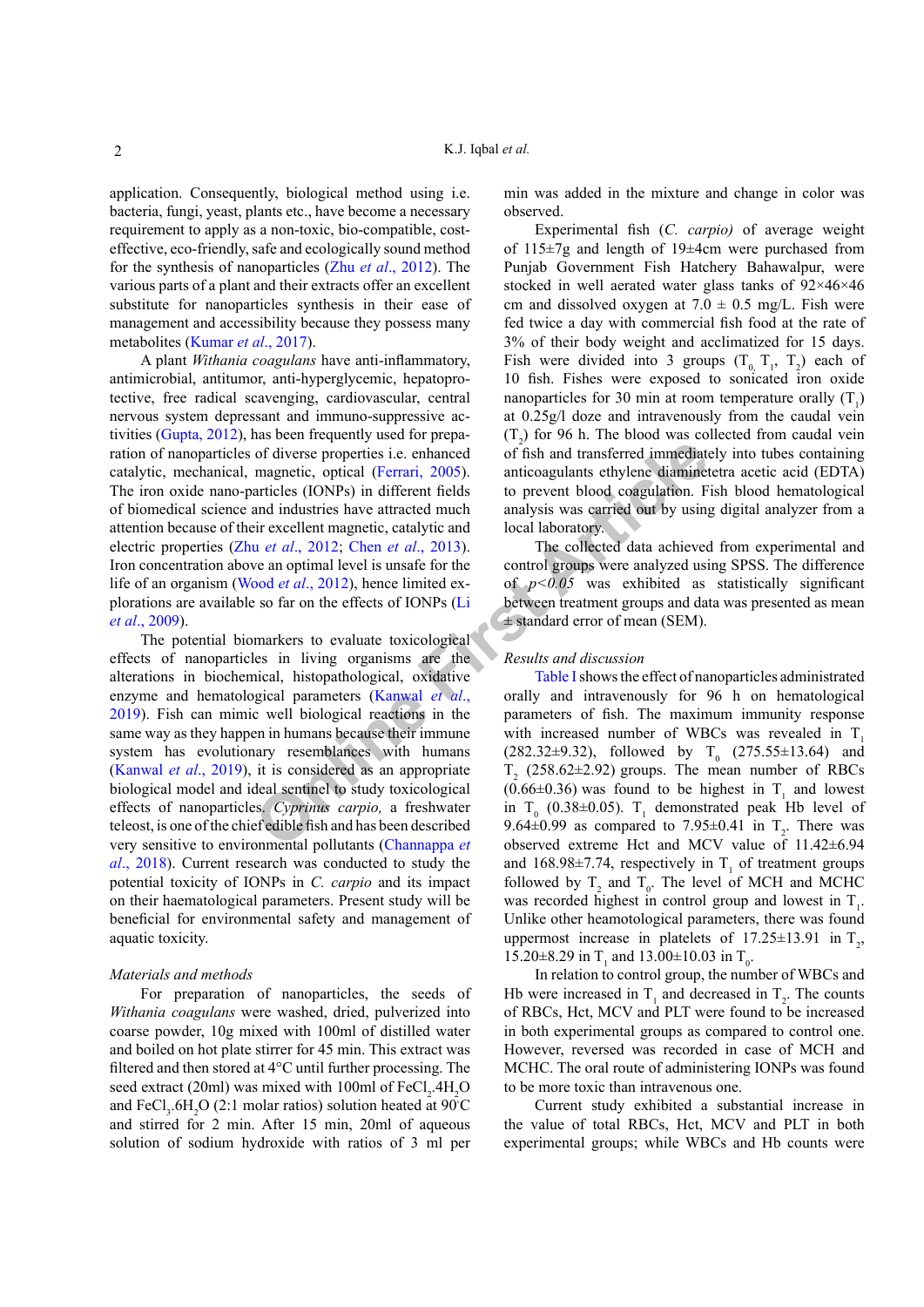high in  $T_1$  and low in  $T_2$  in relation to control one. In previous toxicological studies, significant rise of RBCs, Hb and Hct was explored in *C. carpio* on exposure to copper NPs by [Sevcikova](#page-3-8) *et al*. (2016) and in *Labeo rohita*  treated with IONPs [\(Remya](#page-3-9) *et al*., 2014), While authors found reduction in value of total WBCs, MCHC, MCV and MCH. [Channappa](#page-2-1) *et al*. (2018) recorded a considerable rise of WBCs and fall in number of RBCs and Hb in *C. carpio* on exposure to calcium zincate nanoparticles at the dose of 3.53 mg/L and 7.05mg/L in 14 and 21 days. Similarly, WBCs increase and RBCs, Hb, Hct and PLT decline in fish *Labeo rohita* was studied by [Keerthika](#page-3-10) *et al*[. \(2017\)](#page-3-10). The value of RBCs, WBCs, Hb and Hct was increased and MCH, MCV, MCHC counts were declined in *Oreochromis mossambicus* when exposed to IONPs ([Karthikeyeni](#page-3-11) *et al*., 2013).

<span id="page-2-5"></span>**Table I. The effect of biologically synthesized IONPs administered orally at 0.25g/l (T1 ) and intravenously in caudal vein (T2 ) for 96 h on hematological parameters of** *C. carpio***.**

| <b>Parameters</b>  | $T_{0}$                         | T,                             | Т,                               |
|--------------------|---------------------------------|--------------------------------|----------------------------------|
| WBCs $(103/ul)$    | 275.55±13.64 <sup>a</sup>       | $282.32 \pm 9.32^a$            | $258.62 \pm 2.92^b$              |
| RBCs $(103/ul)$    | $0.38 \pm 0.05^a$               | $0.66 \pm 0.36$ <sup>a</sup>   | $0.43 \pm 0.05^a$                |
| Hb(g/dl)           | $9.43 \pm 1.18$ <sup>a</sup>    | $9.64 \pm 0.99$ <sup>a</sup>   | $7.95 \pm 0.4^{\circ}$           |
| HCT(%)             | $5.78 \pm 1.20^a$               | $11.42 \pm 6.94$ <sup>a</sup>  | $7.05 \pm 1.11$ <sup>a</sup>     |
| MCV(f)             | $157.17 \pm 10.35$ <sup>a</sup> | $168.98 \pm 7.74$ <sup>a</sup> | $163.50 \pm 6.92$ <sup>a</sup>   |
| $MCH$ (pg)         | $249.97 \pm 50.60^{\circ}$      | $167.16\pm52.89^{\circ}$       | $186.53 \pm 18.90^{ab}$          |
| MCHC (g/dl)        | 171.15±55.37 <sup>a</sup>       | 99.94±33.21 <sup>b</sup>       | $114.55 \pm 15.99$ <sup>ab</sup> |
| PLT $(10^3/\mu l)$ | $13.00 \pm 10.03$ <sup>a</sup>  | $15.20 \pm 8.29$ <sup>a</sup>  | $17.25 \pm 13.91^{\circ}$        |

WBSs, white blood cells; RBCs, red blood cells; Hb, hemoglobin; HCT, hematocrit, MCV, mean corpuscular volume; MCH, mean corpuscular hemoglobin; MCHC, mean corpuscular hemoglobin concentration; PLT, platelets.

The changes in RBCs indicate variation in all red cell indices; Hb, MCV, Hct, MCH, MCHC. The variation in RBCs counts in metal exposed gills is an adaptive response of a fish towards the impairment of gaseous exchange prompting an increased energetic demand [\(Witeska](#page-3-12) *et al*., [2010\)](#page-3-12). In response to chronic metal exposure in the blood of fish facing stress condition, an increase in number of total RBCs, Hb concentrations and Hct values is frequently observed due to enhanced erythropoiesis [\(Witeska and](#page-3-13) [Kondera, 2013](#page-3-13)), as has been studied in present research. The increased concentration of Hb reflects the increased oxygen supply to the tissues leading to enhanced physical activities ([Nussey](#page-3-14) *et al*., 1995). The decline in RBCs counts is an indication of severe anemia and decreased Hb and Hct level demonstrates the shrinkage of RBCs due to microcytic anemia or hypoxia or some toxicant stress on the erythropoietic tissues ([Zorriehzahra](#page-3-15) *et al*., 2010).

WBCs counts in all of the vertebrates including fish may rise or fall in response to many stressors i.e. chemical pollutants and infections (Olurin *et al*[., 2012](#page-3-16)). There is recorded rise of WBCs in  $T_1$  and fall of these in  $T_2$  in comparison to  $T_0$  ([Table I](#page-2-5)). The high level of WBCs reflects immune system response against nanoparticles as a foreign-agent and their decline might be a response against various infectious diseases or can be attributed to unhealthy functioning of blood forming tissues (kidney and spleen) ([Al-Bairuty et al., 2013\)](#page-2-6). WBCs reduction (leucopenia) can also be a response of toxic metals accumulation in different biological tissues and its adverse effect on cell manufacturing from spleen due to the rise in the level of corticosteroid hormones which play a great role for preventing and healing inflammation ([Kori-](#page-3-17)Siakpere *et al*., 2008).

**EXECUTE:** This tempelon contention, principle in the several photon contention of the same that the same of the same of the same of the same of the photon contention of the same of the same of the same of the same of the The values of erythrocyte indices i.e. MCH, MCV and MCHC exhibit a wide range of physiological changes as a result of exposure of fish to different inorganic form of supplemented diet. There is recorded a significant decrease in the values of MCV, MCH and MCHC in experimental fishes as compared to control one ([Table I](#page-2-5)). Kori-Siakpere *et al*. (2008) demonstrated that change in the level of RBCs, Hb and HCT affect other hematological indices; MCV, MCH and MCHC. The decline in the level of Hb and MCH cause hypocromia [\(Kandeepan, 2014\)](#page-3-18) as revealed in current study. The increase level of MCH and MCHC results from spherocytosis ([Sobecka, 2001](#page-3-19)).

Present research confirmed that IONPs have toxic impacts on the hematology of fish, *C. carpio* which can adversely disturb the survival of fish. Therefore, there is a need of proper and safe handling of IONPs in research laboratories and their proper disposal should be carried out while promoting their application in various fields.

### *References*

- <span id="page-2-6"></span>Al-Bairuty, G.A., Shaw, B.J., Handy, R.D. and Henry, T.B., 2013. *Aquat. Toxicol.,* **126**: 104-115.
- <span id="page-2-1"></span>Channappa, B., Kambalagere, Y. and Kittappa, M.K., 2018. *Int. J. Fish. aquat. Res.,* **3**: 42-49.
- <span id="page-2-4"></span>Chen, P.J., Wu, W.L. and Wu, K.C.W., 2013. *Water Res.,* **47**: 3899-909. [https://doi.org/10.1016/j.](https://doi.org/10.1016/j.watres.2012.12.043) [watres.2012.12.043](https://doi.org/10.1016/j.watres.2012.12.043)
- <span id="page-2-0"></span>Farkas, A., Salanki, J. and Specziar, A., 2002. *Arch. environ. Contam. Toxicol.,* **43**: 236-243. [https://doi.](https://doi.org/10.1007/s00244-002-1123-5) [org/10.1007/s00244-002-1123-5](https://doi.org/10.1007/s00244-002-1123-5)
- <span id="page-2-3"></span>Ferrari, M., 2005. *Natl. Rev. Cancer*, **5**: 161-171. [https://](https://doi.org/10.1038/nrc1566) [doi.org/10.1038/nrc1566](https://doi.org/10.1038/nrc1566)
- <span id="page-2-2"></span>Gupta, P.C., 2012. *Int. J. Pharm. Sci. Rev. Res.,* **12**: 68- 71.